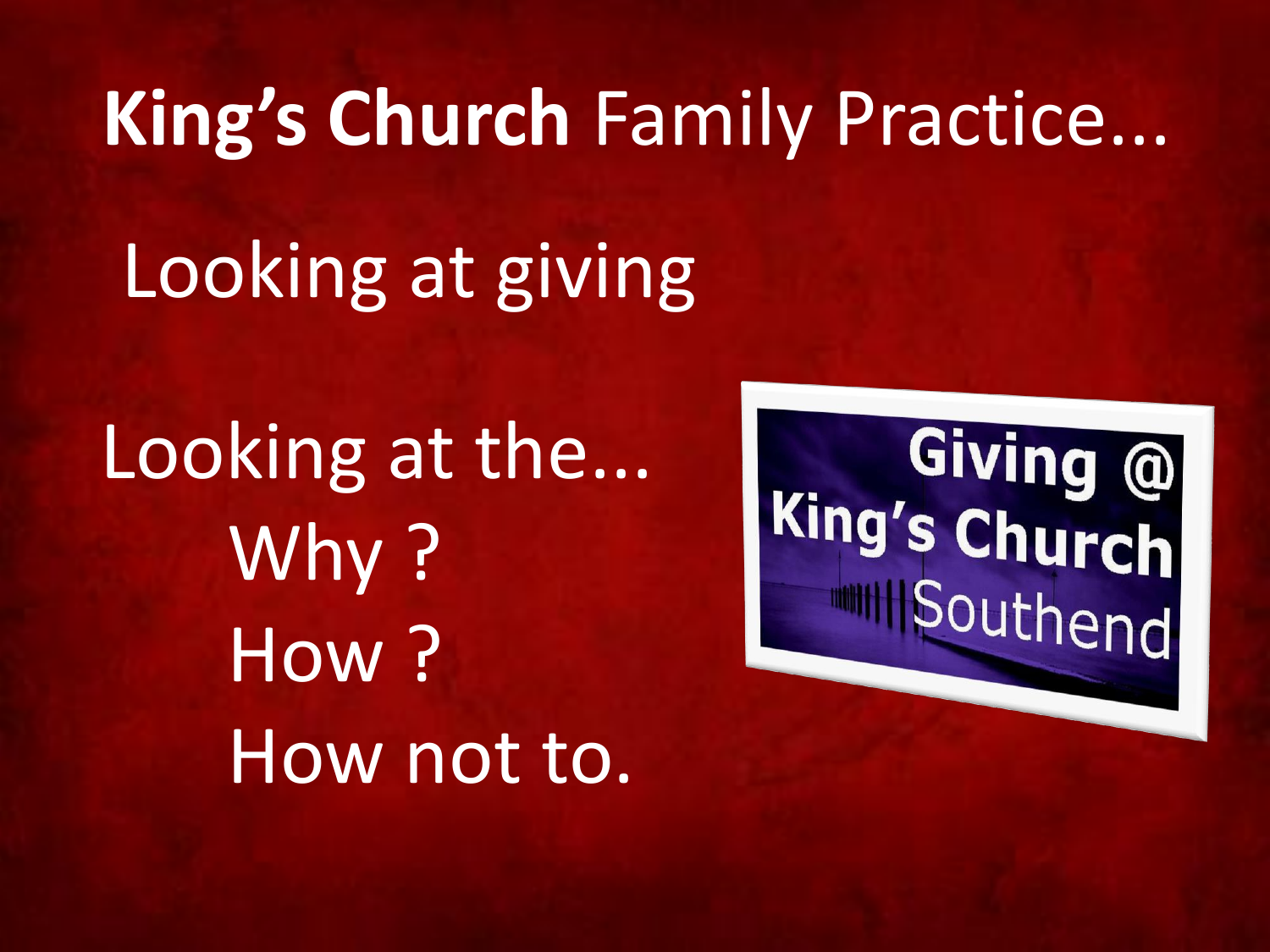"Get understanding!" Proverbs 4:7

"Why do we need to understand giving ?"

- 1. The Word of God talks about it.
- 2. It is part of our worship
- 3. It is an indicator of being "family"
- 4. Gods work doesn't get done without it.
- 5. God wants us to know the blessing of giving & giving away. Individually and as a church family.
- 6. Because money (and giving it) can be a real issue.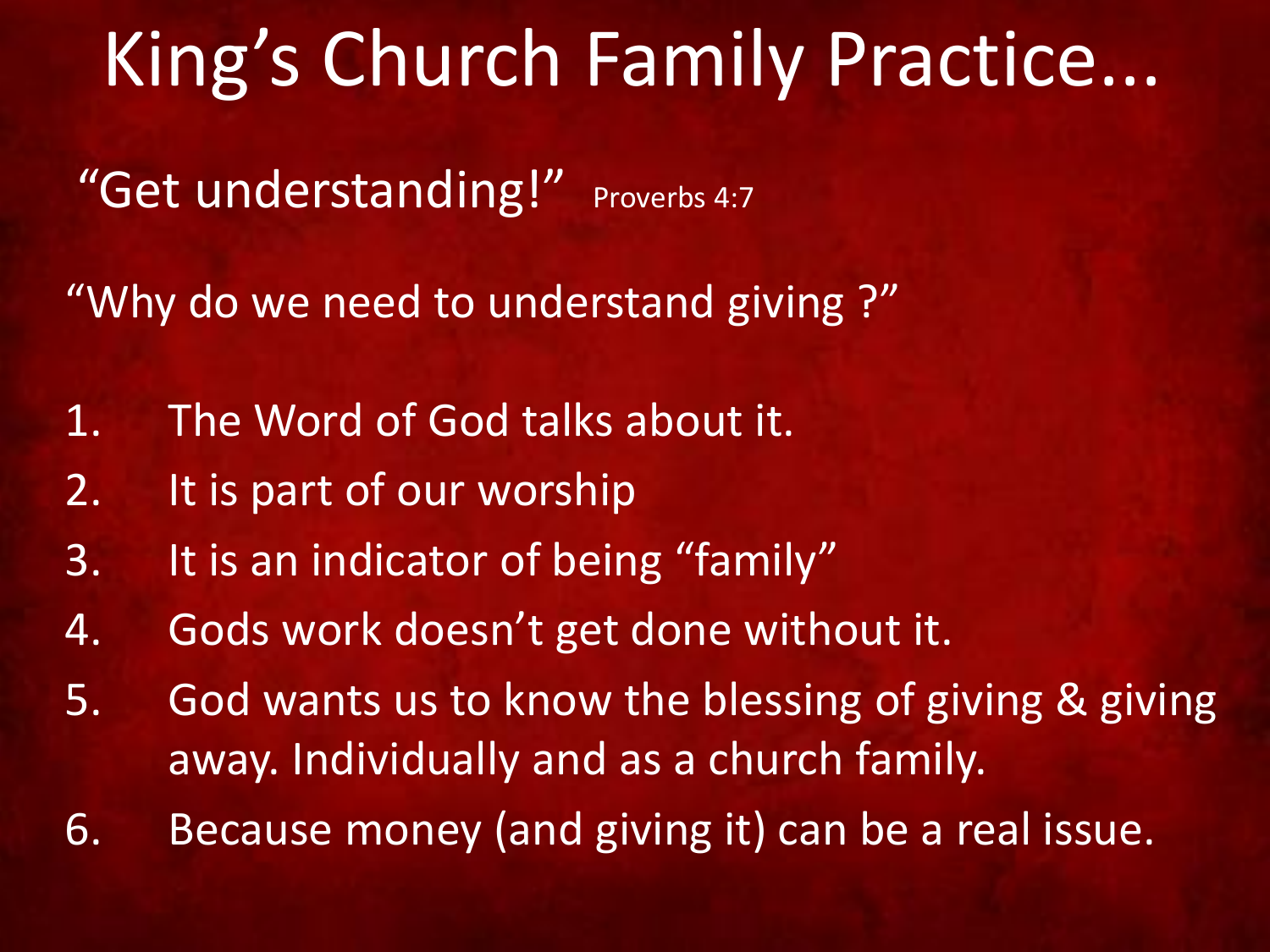#### The foundation of our giving.....

*Yours, O LORD, is the greatness and the power and the glory and the majesty and the splendour, for everything in heaven and earth is Yours.* 

*Yours, O LORD, is the kingdom; You are exalted as head over all. Wealth and honour come from You; You are the ruler of all things. In Your hands are strength and power to exalt and give strength to all. Now, our God, we give You thanks, and praise Your glorious name.* 

*But who am I, and who are my people, that we should be able to give as generously as this? Everything comes from You, and we have given You only what comes from Your hand.*

**1 Chronicles 29:11-14**

*"Everything comes from You, and we have given You only what comes from Your hand."*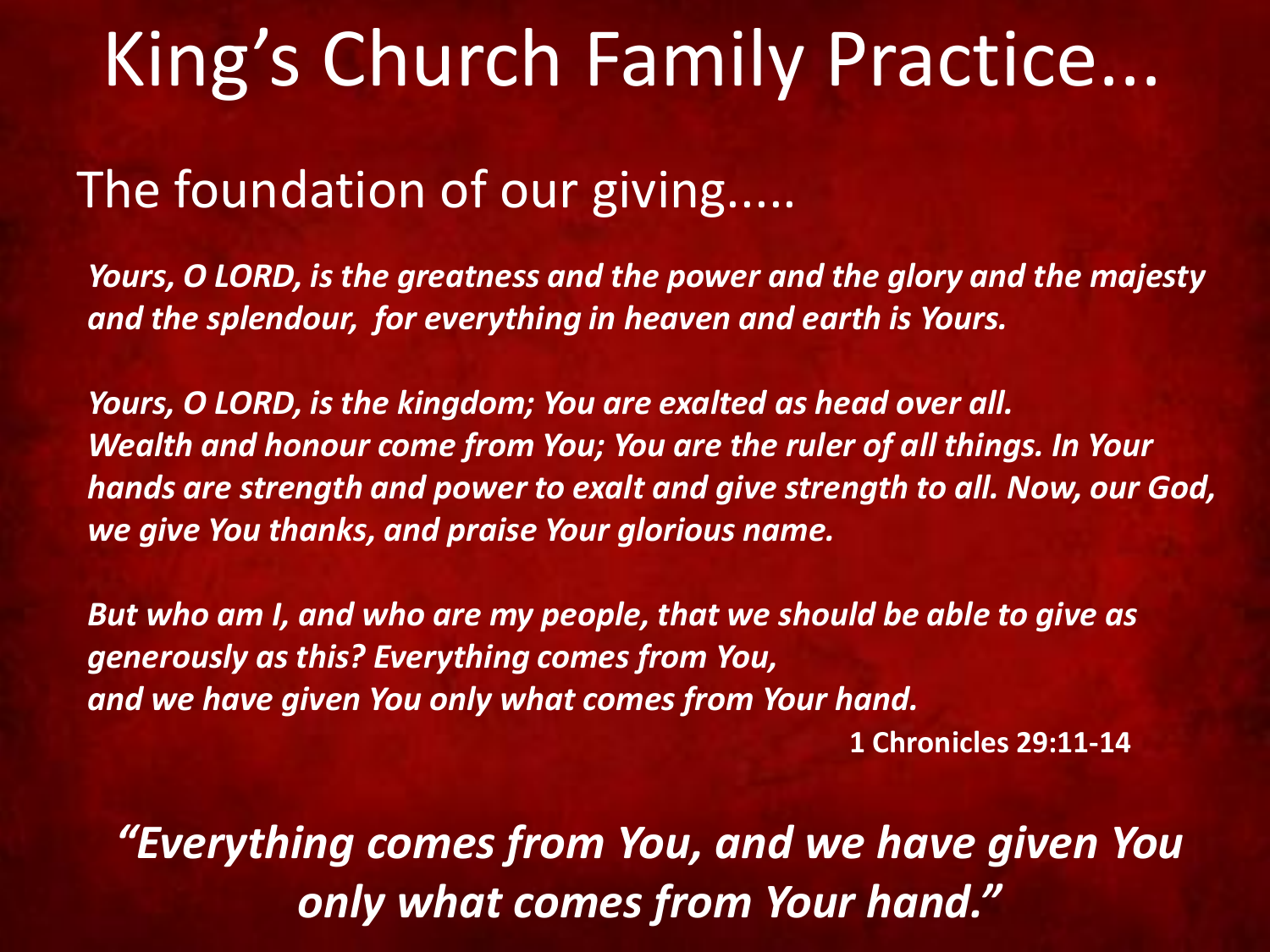King's Church Family Practice... **a) The Biblical manner of any giving... ... and not just money!**

*"Give generously...without a begrudging heart."*

**Deuteronomy 15:10**

*"A generous man will prosper; he who refreshes others will himself be refreshed."* 

**Proverbs 11:25**

*"Freely you have received, freely give."* 

**Matthew 10:8**

*"It is more blessed to give than to receive."* 

*"God loves a cheerful giver."* 

**Acts 20:35**

**2 Corinthians 9:7**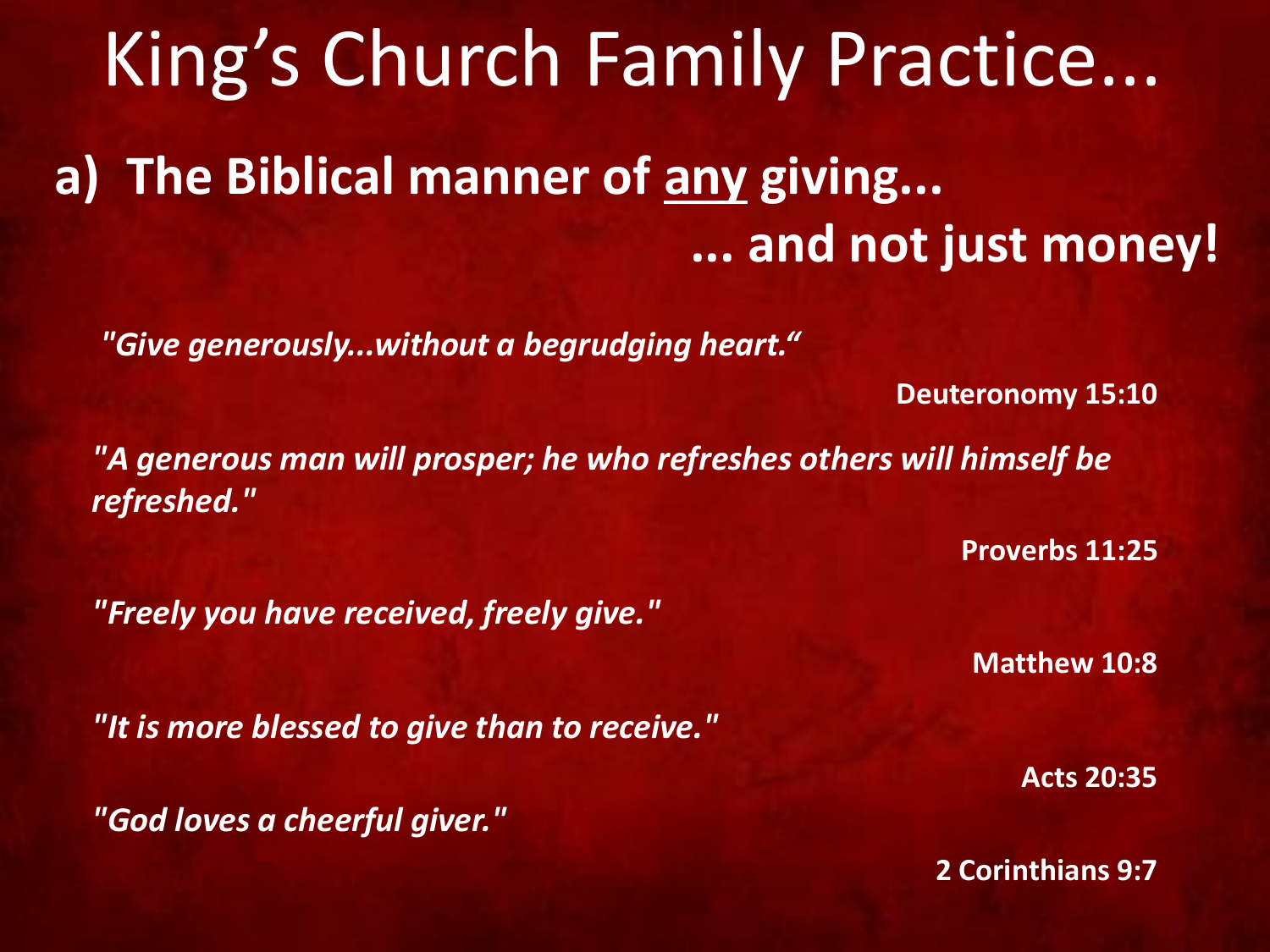#### **b) The Powerful Effect of Giving**

• **Identifies priorities.** 

*But seek first His kingdom and His righteousness, and all these things will be given to you as well.*

**Matthew 6:33**

- Because we are kingdom-minded, this prioritises our lives.
- We seek God's kingdom and His righteousness FIRST.
- We are **kingdom** people with **kingdom** priorities, and we understand there is a **kingdom** timetable.
- We are not our own, it is not OUR vision, or OUR plans, OUR money it's all His!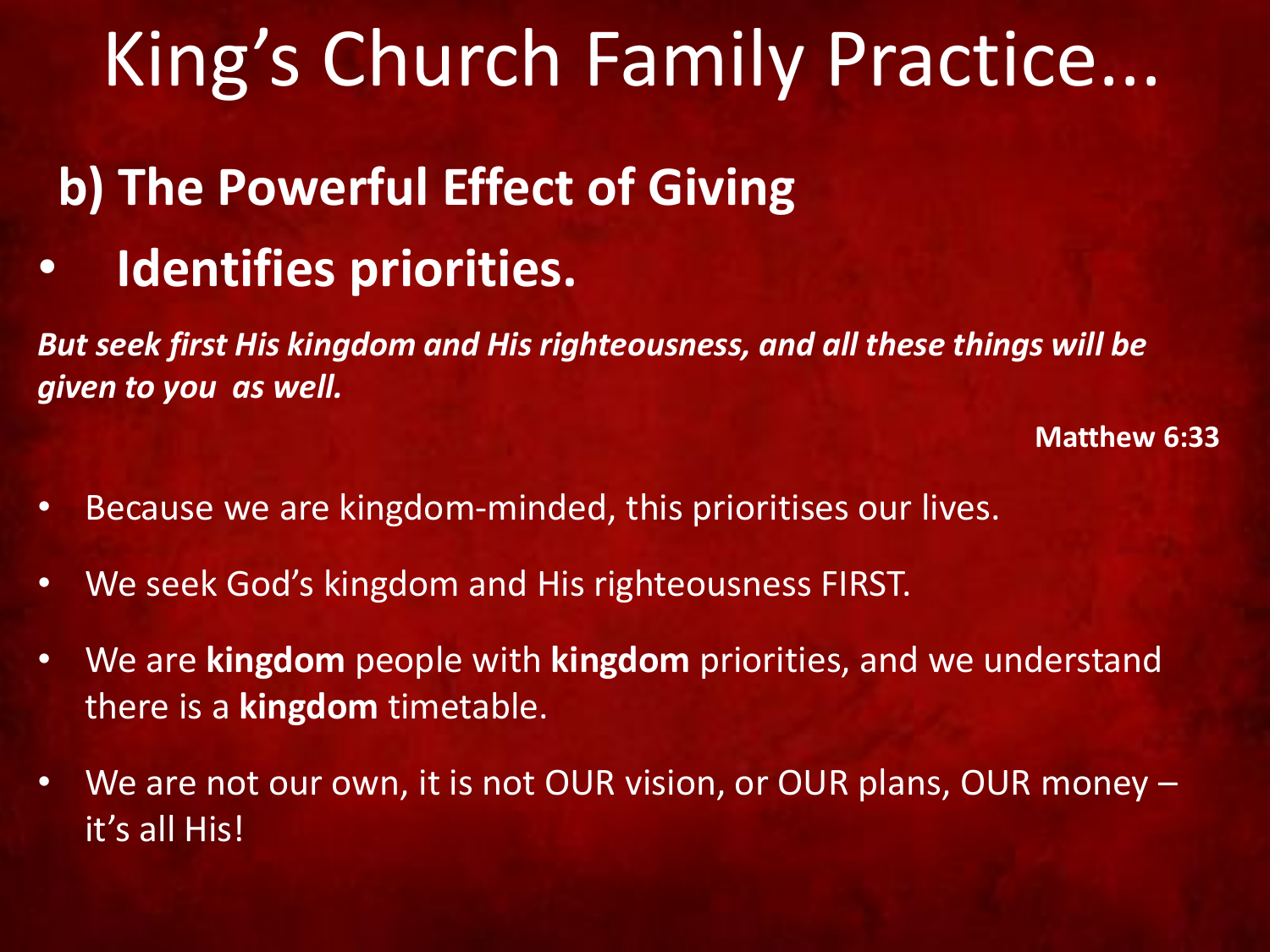#### **b) The Powerful Effect of Giving**

• **Challenges possessiveness.**

*You may say to yourself, "My power and the strength of my hands have produced this wealth for me." But remember the LORD your God, for it is He who gives you the ability to produce wealth, and so confirms His covenant, which He swore to your forefathers, as it is today.*

**Deuteronomy 8:17-18**

- We don't 'own' anything !
- We are to be good stewards of what God has given us. We are held accountable to Him for how we have used the blessings He has given.
- It's not mine it's all His!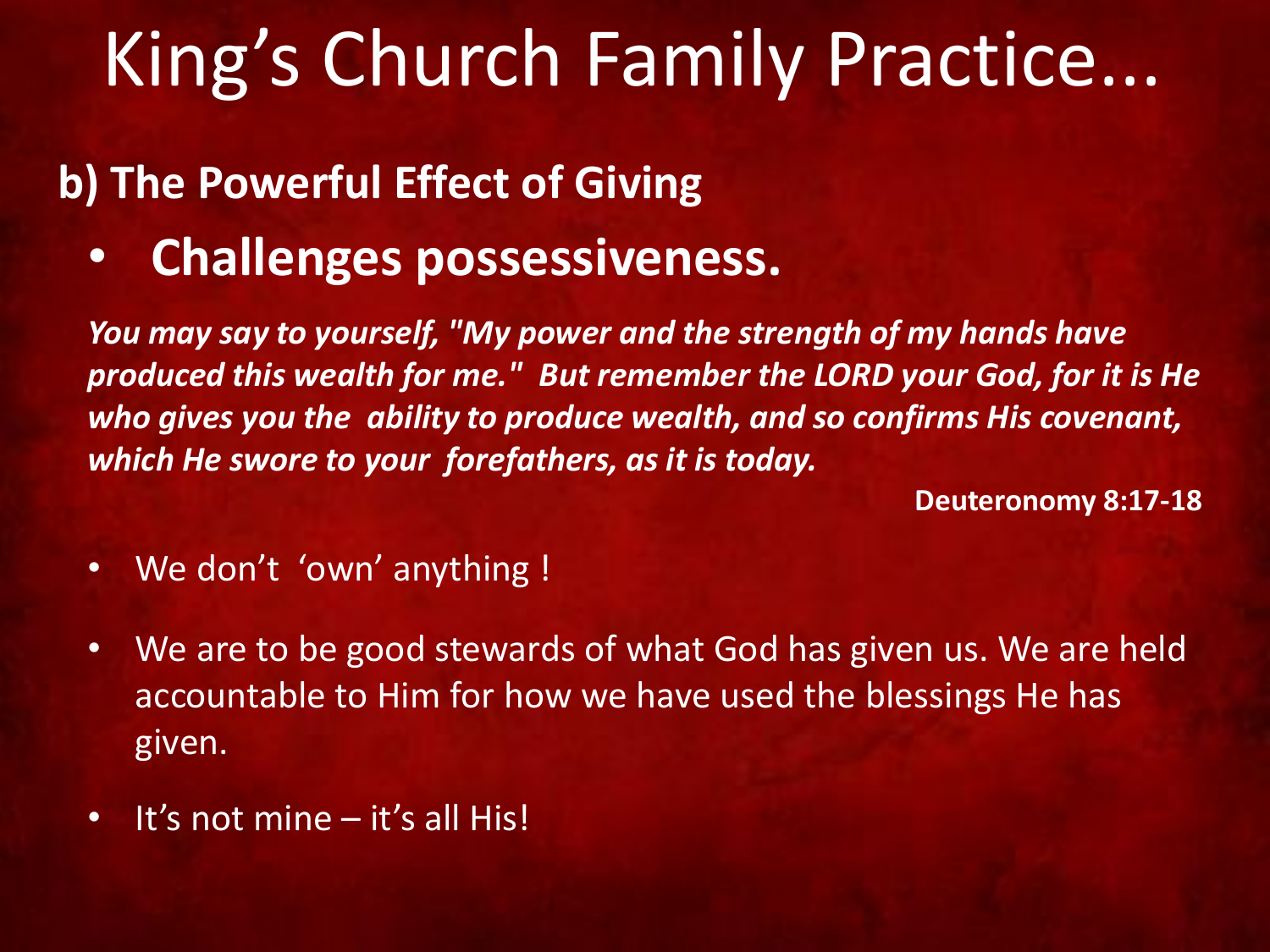**b) The Powerful Effect of Giving**

• **Expresses commitment and enthusiasm to the work of God.**

*For I know your eagerness to help, and I have been boasting about it to the Macedonians, telling them that since last year you in Achaia were ready to give; and your enthusiasm has stirred most of them to action.*

**2 Corinthians 9:2-3**

• God loves it when we give ... and give enthusiastically.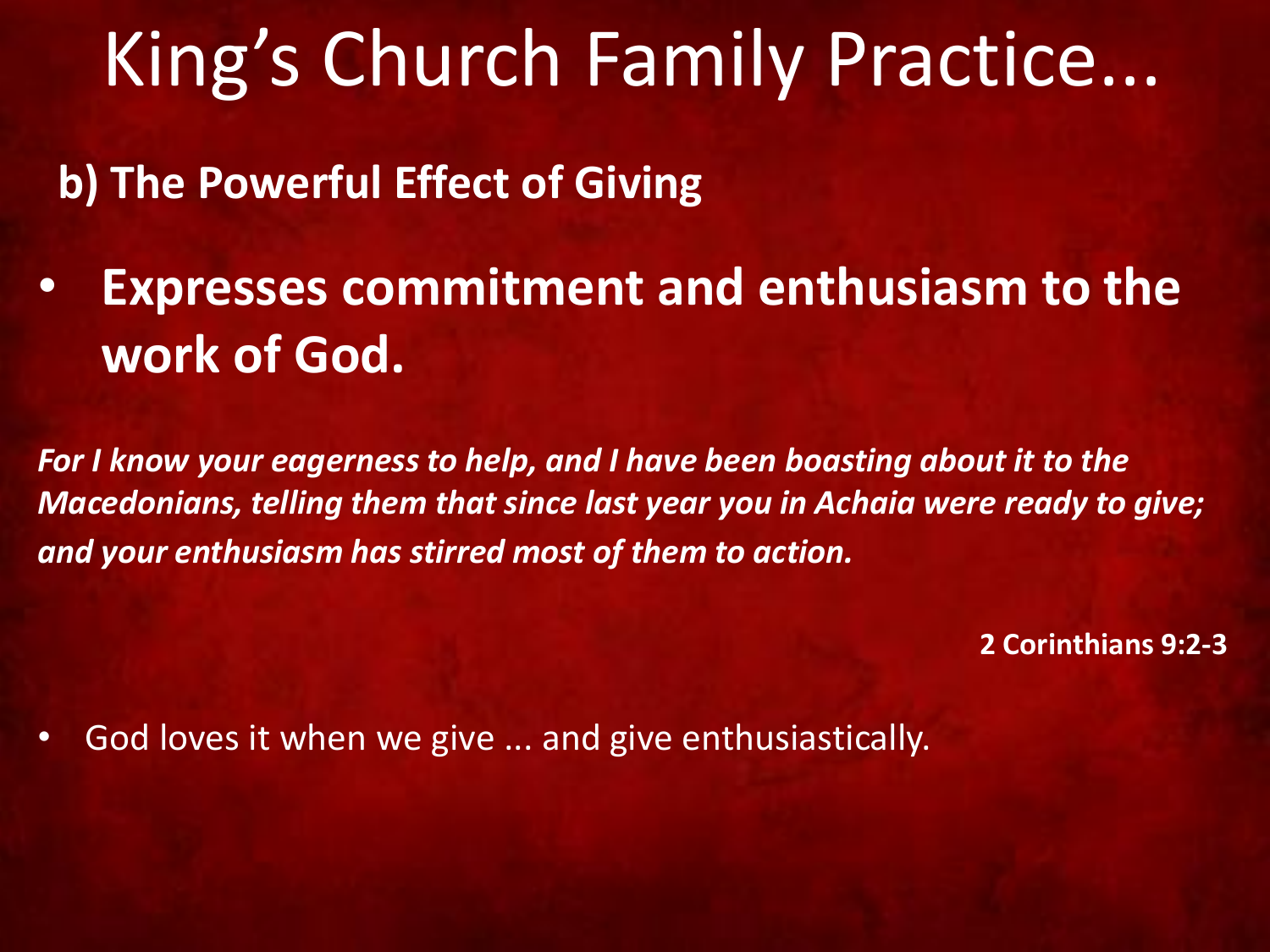**b) The Powerful Effect of Giving**

• **Reinforces the principle of fellowship.**

*All the believers were one in heart and mind. No one claimed that any of his possessions was his own, but they shared everything they had.*

**Acts 4:32**

- It wasn't about 'me' and 'mine' but 'ours' !
- There was a deep sense of commitment to one-another.
- No wonder God was free to move in power amongst them **everything** was at His disposal !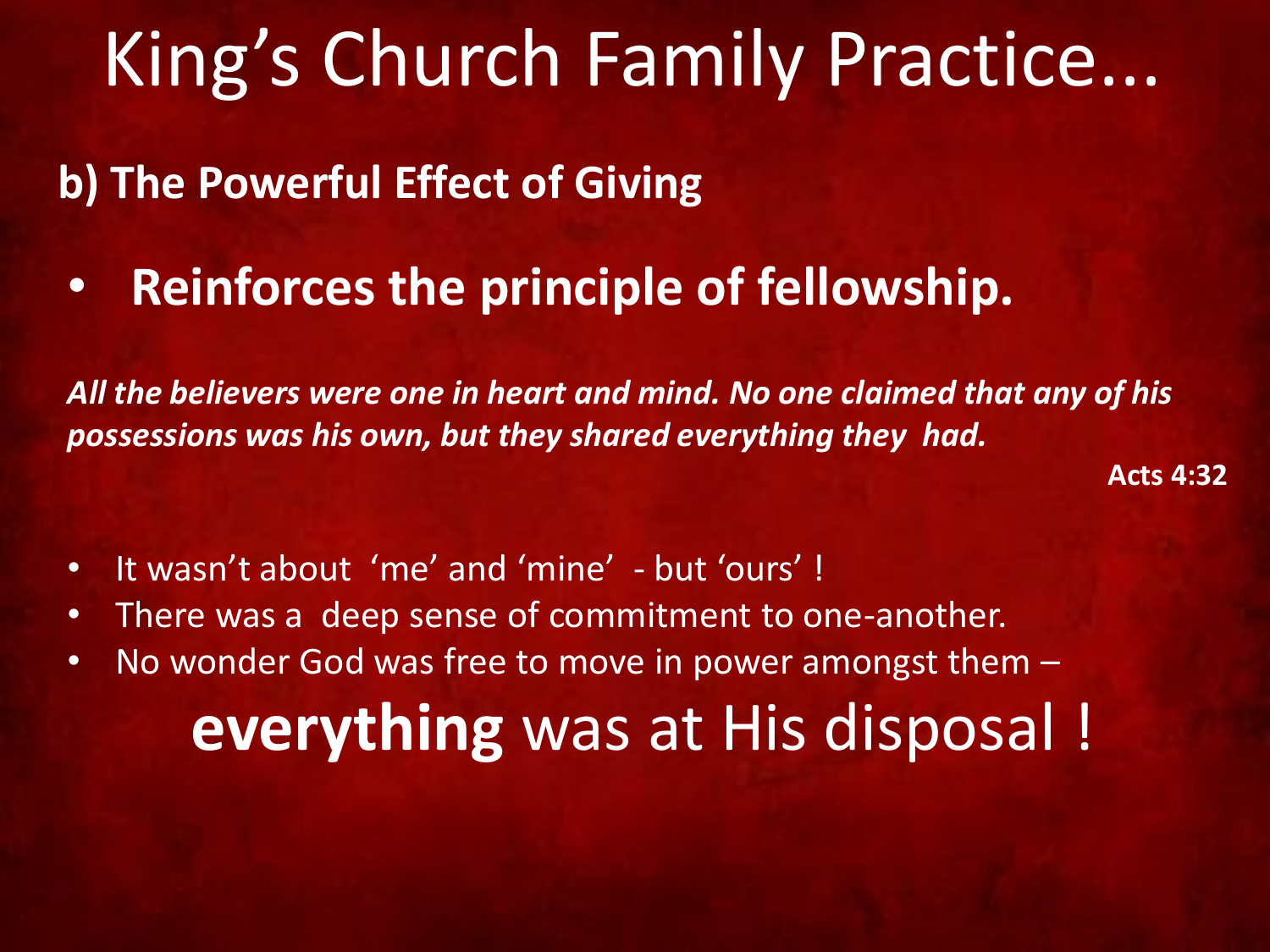**b) The Powerful Effect of Giving**

• **Enables Kingdom purposes to be continually fulfilled.**

*"You will be made rich in every way so that you can be generous on every occasion, and through us your generosity will result in thanksgiving to God."* **2 Corinthians 9:11**

Paul's prayer was that God would bless His people 'in every way' SO THAT they may be able to give generously 'on every occasion' and that this giving would lead to thanksgiving to God – simple!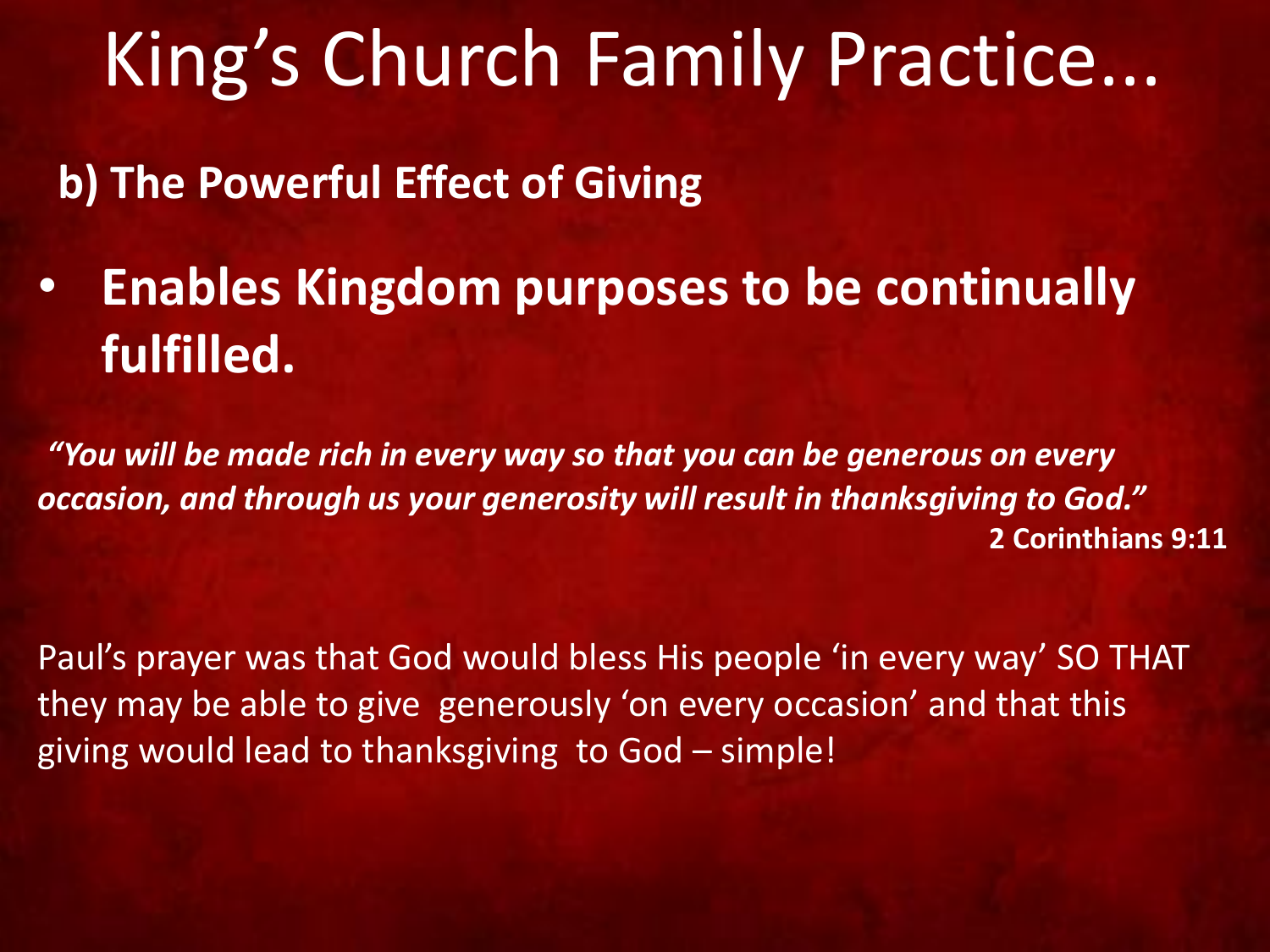Tithing - not originally founded in Old Testament law.

Tithing *predates* the law given to Moses. Tithing was *incorporated* into the law and given form.

Originally tithing didn't just cover money!

It was seen as a tenth of the produce of land and stock – and God came first.

Actually, if you add up all the laid out requirements of giving in the Old Testament, it actually comes to around **40%**!

#### Now THAT'S some **serious** giving!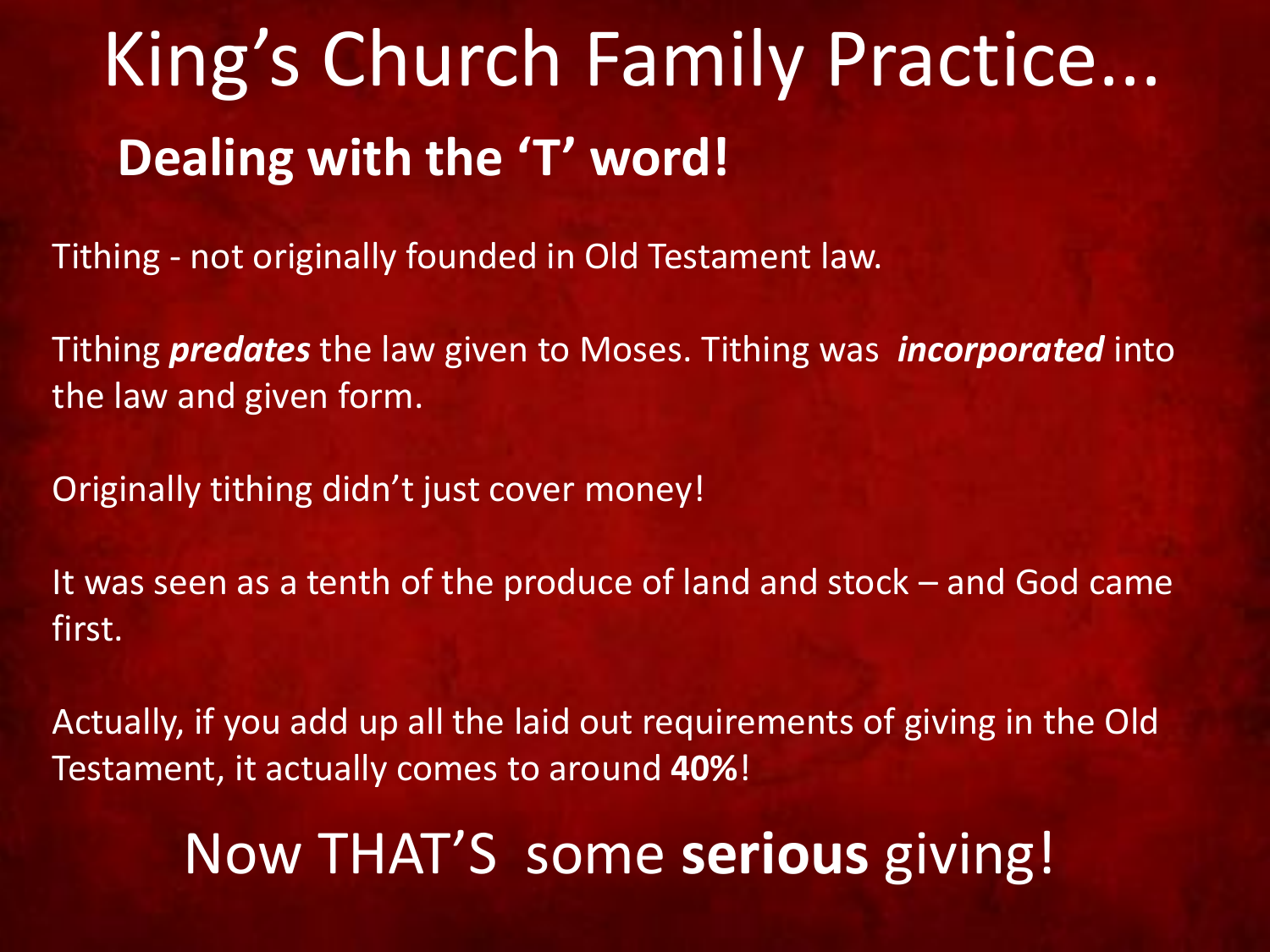**But essentially, what the Bible teaches is that God comes first – in everything, and He has first access to our resources.**

A 'GOD FIRST' response was highlighted by Jesus in **Luke 11:42** and **Matthew 22:21**.

*<sup>42</sup>"Woe to you Pharisees, because you give God a tenth of your mint, rue and all other kinds of garden herbs, but you neglect justice and the love of God. You should have practiced the latter without leaving the former undone.*

Note that Jesus' comment was to correct what they didn't do**, NOT** to correct what they did do. It's not fresh teaching, but 'confirmation' of the basic principle, *'….and not neglected the former'*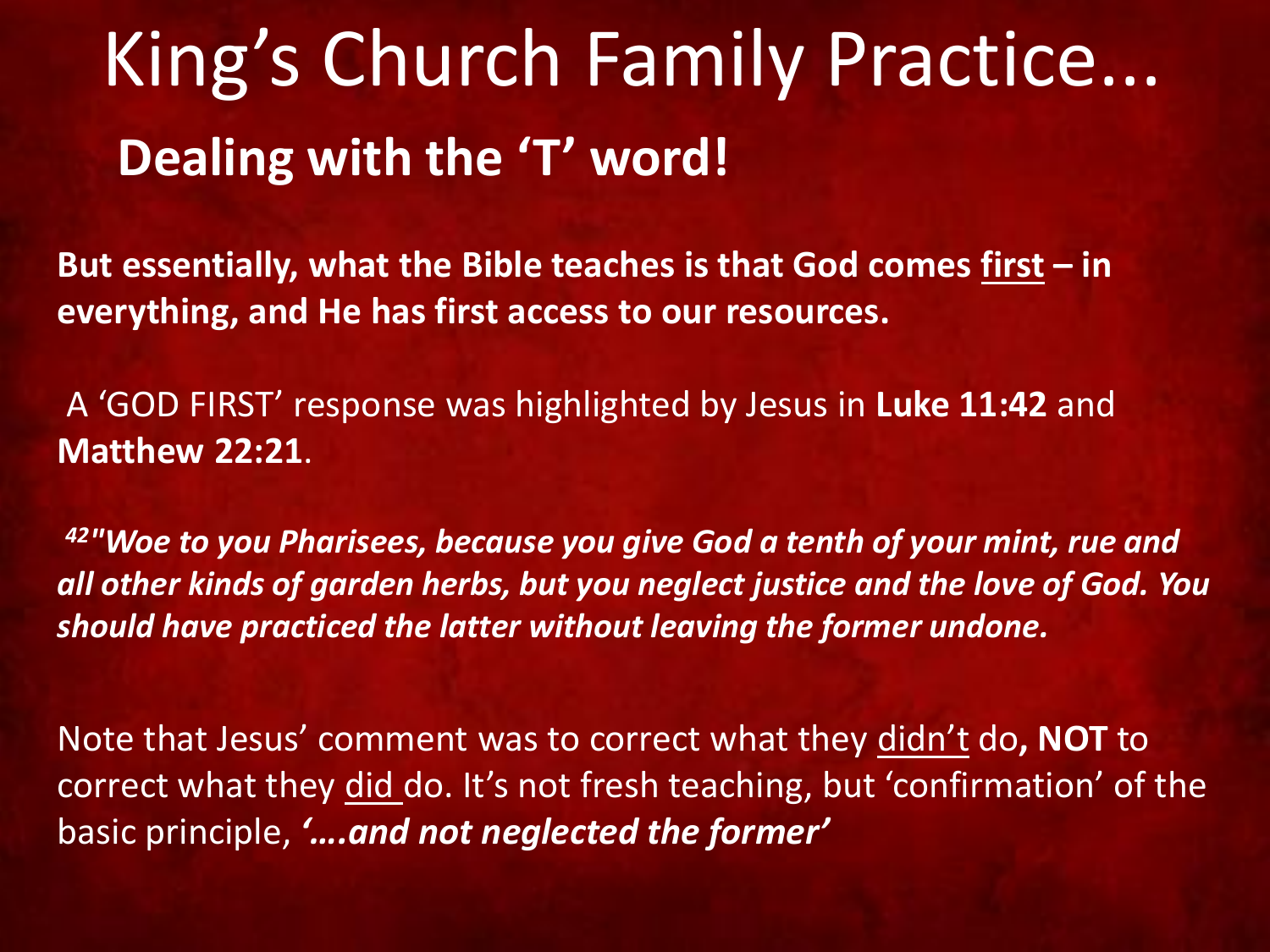So we don't teach tithing – we encourage giving that is PROPORTIONAL !

*"Each of you must bring a gift in proportion to the way the LORD your God has blessed you."*

*Deutoronomy 16:10-17*

However, we **do** encourage that God comes **first** in our total giving!

- We give Him all our praise first
- We give Him all our worship  $-$  first.
- We give Him all our lives first.
- We give Him our gifts  $-$  first.

Giving proportionally is part of our worship.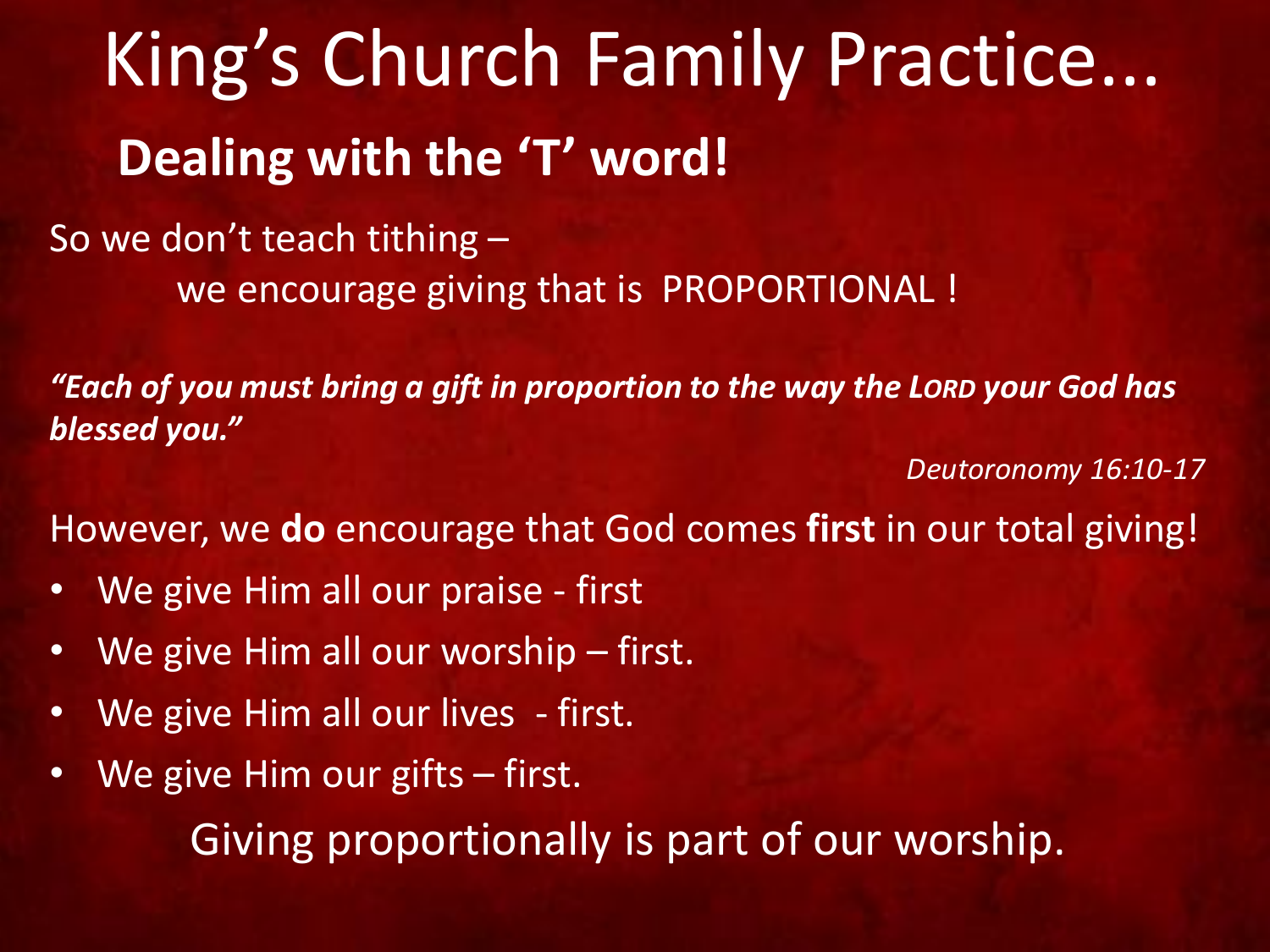#### We are **not** under law!

However...... we are inheritors of God's promises, God's instruction, and God's prophetic words.

Therefore we live with God's principles for life.

The Old Testament is full of giving blessing to, and honouring of God through giving. It has tithes, gifts, offerings, multiple tithes etc.

There are numerous testimonies given to God's generous people and God's promise of blessing.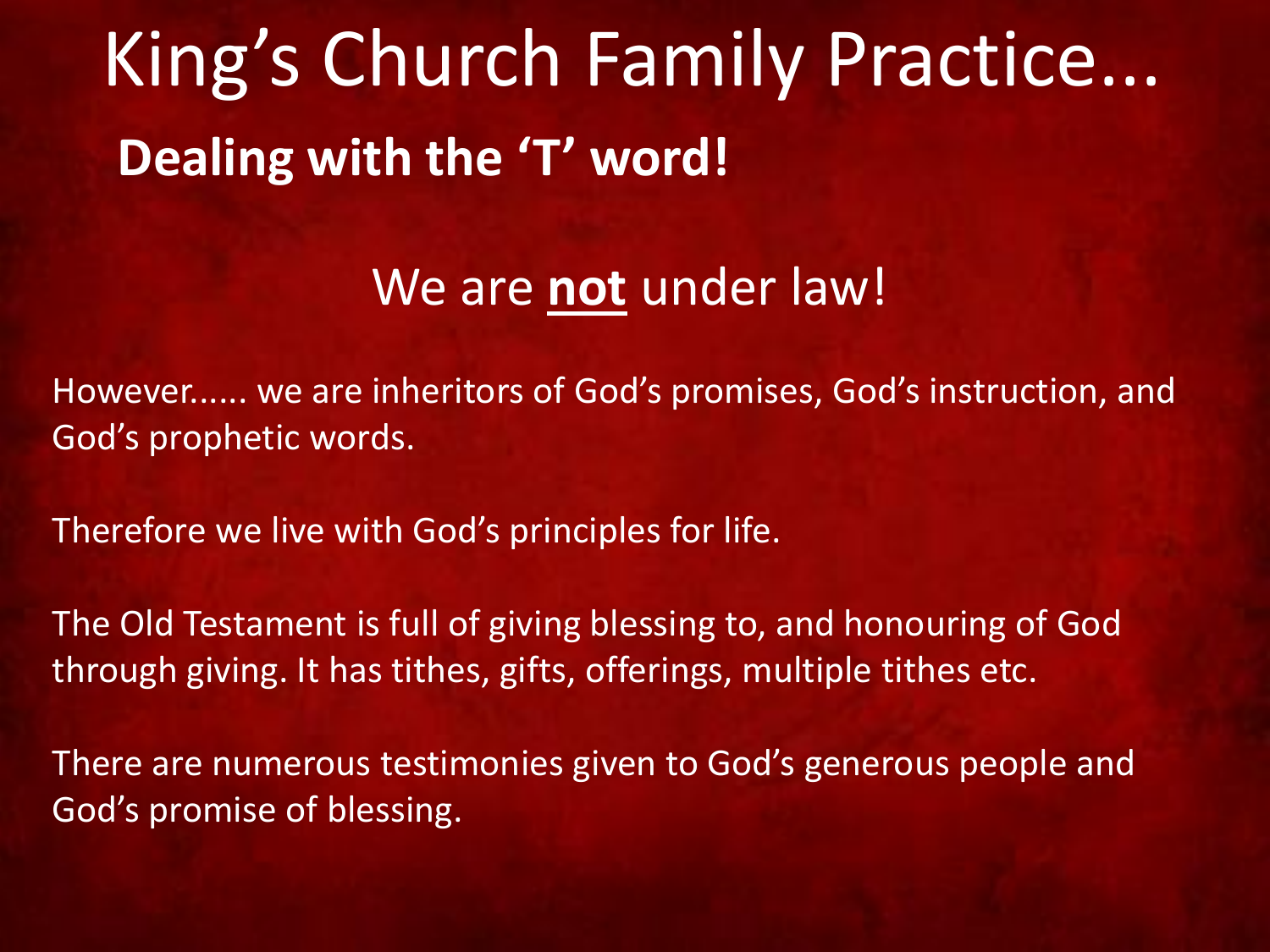There are strong Biblical principles (both Old & New Testament) encouraging God's people to be generous in their giving – and it was much more than just finances!

One thing they were always assured of  $-$  they would be provided for by their God. He always encouraged them by his faithfulness to their generosity.

They couldn't out-give God and nor can we!

God keeps His promises!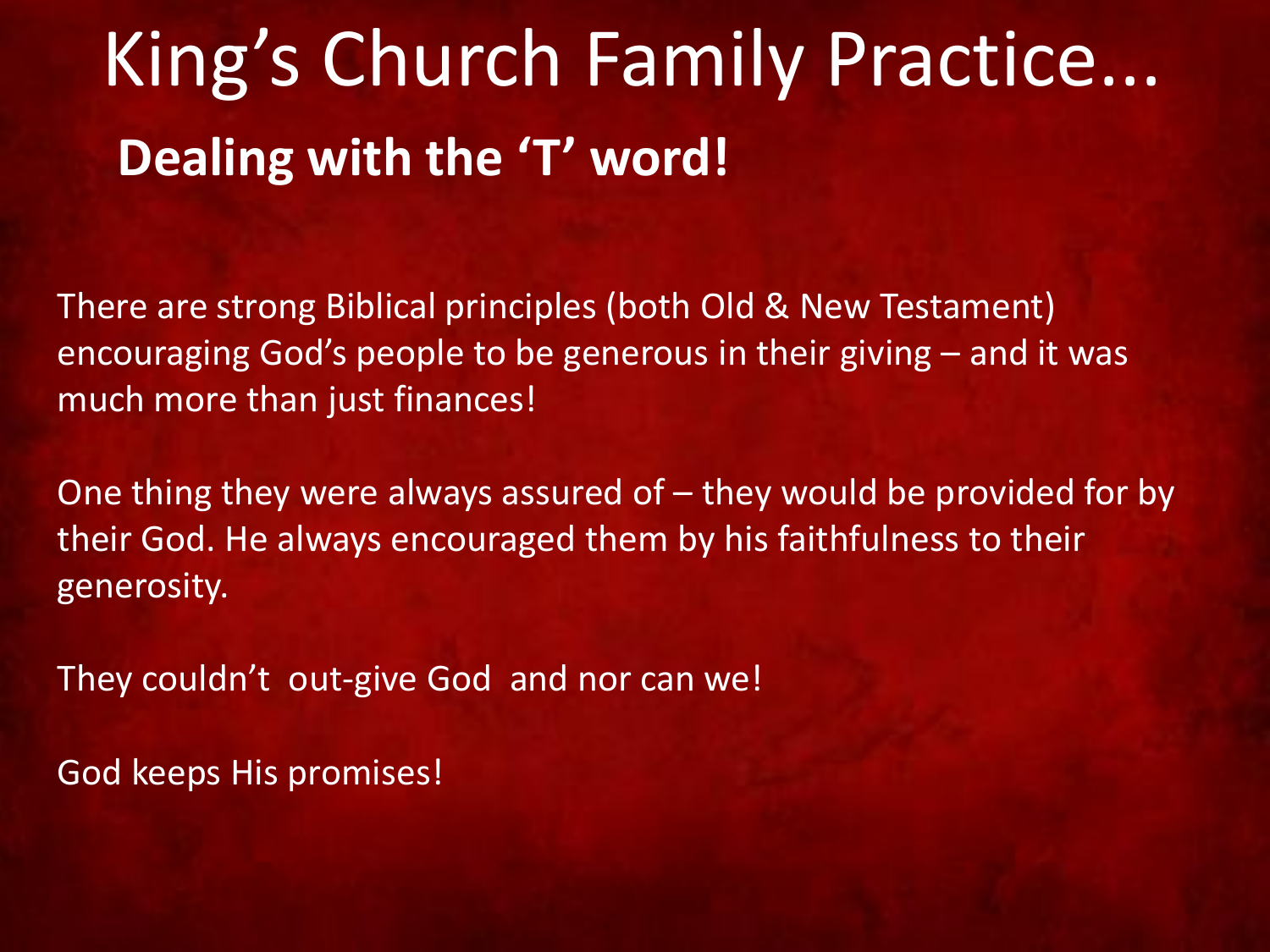How much is a proportion ? That's for each individual to decide.

**Giving generously is New Testament Giving sacrificially is New Testament Giving is seen as a blessing in the New Testament**

The words "generously" and "sacrificially" appear to indicate that the early churches were not scratching around for loose change.

They gave because they recognised that God had given to them –it was **all His anyway!** 

Some at King's give 10%...some give more…some give less.

However much is given - it is free-will giving.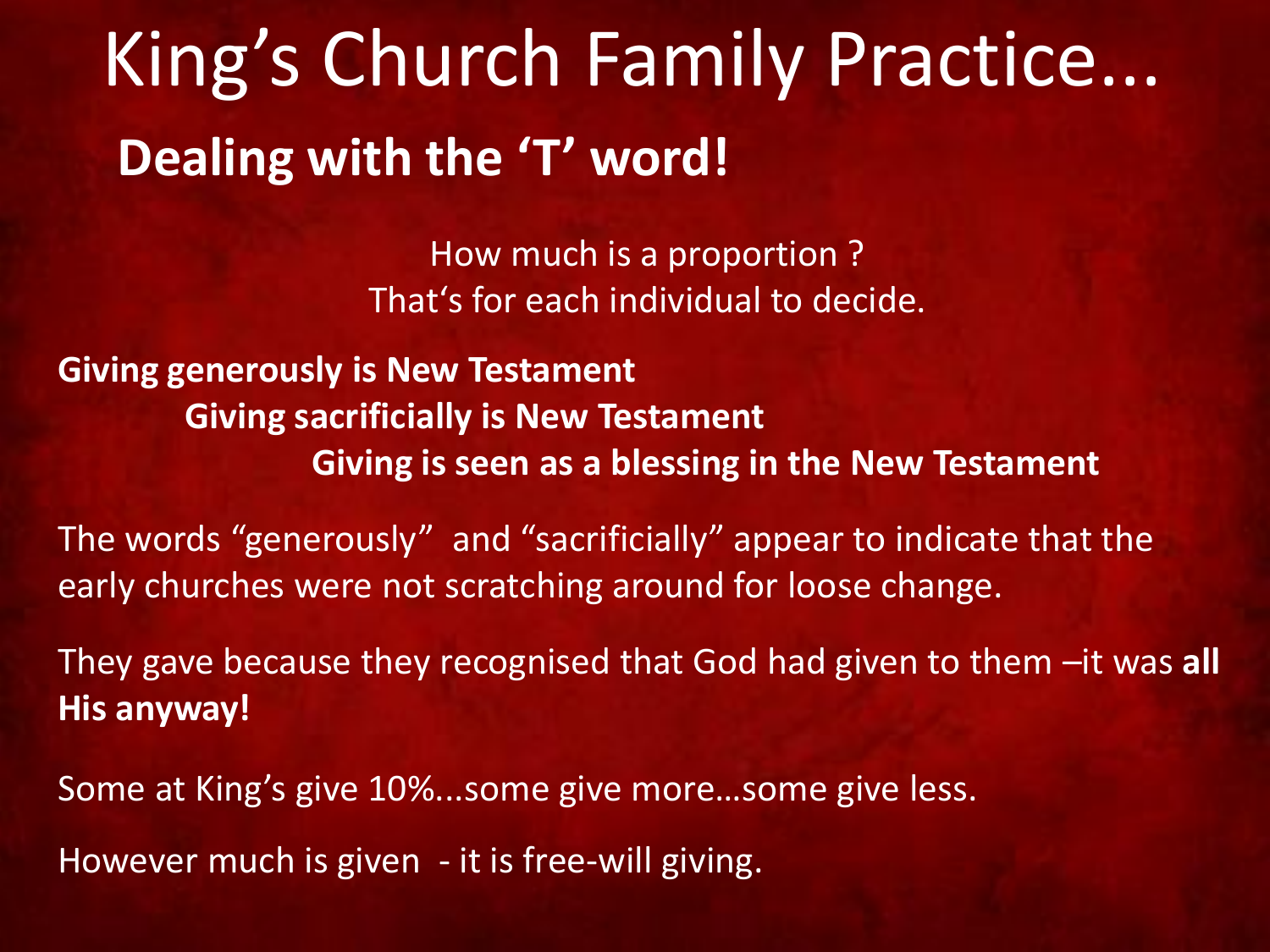**a) The spirit and manner of our giving**

It's interesting to note that when Israel were living in right relationship with the Lord and each other, their 'offerings' had to be *restrained*. (**Exodus 35:29, 36:1-7).**

In other words, where the Spirit of the Lord is leading the givers  $$ there is more than enough to do the work!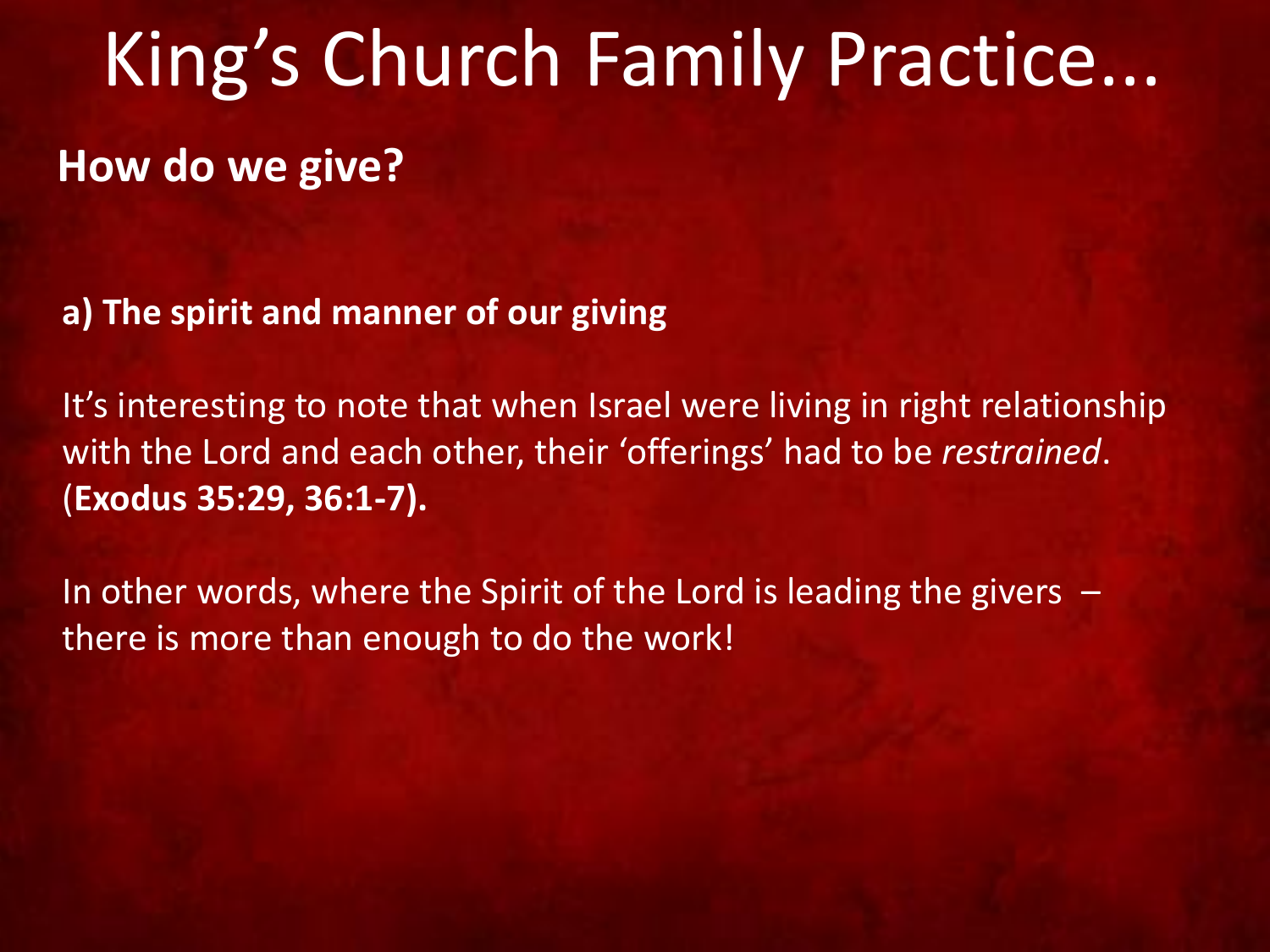#### **How do we give?**

**The spirit and manner of our giving...**

**Caringly** - The new 'church-plant' in Jerusalem refers to there being no needy people amongst them.

*Faith-fully -***where the poor widow gives everything she has-and it is noted by Jesus.** 

*<sup>41</sup>Jesus sat down opposite the place where the offerings were put and watched the crowd putting their money into the temple treasury. Many rich people threw in large amounts. <sup>42</sup>But a poor widow came and put in two very small copper coins, worth only a fraction of a penny. <sup>43</sup>Calling his disciples to him, Jesus said, "I tell you the truth, this poor widow has put more into the treasury than all the others. <sup>44</sup>They all gave out of their wealth; but she, out of her poverty, put in everything—all she had to live on."* **Mark 12: 43-44**

This shows that God **does** notice how (and not just how much) we give!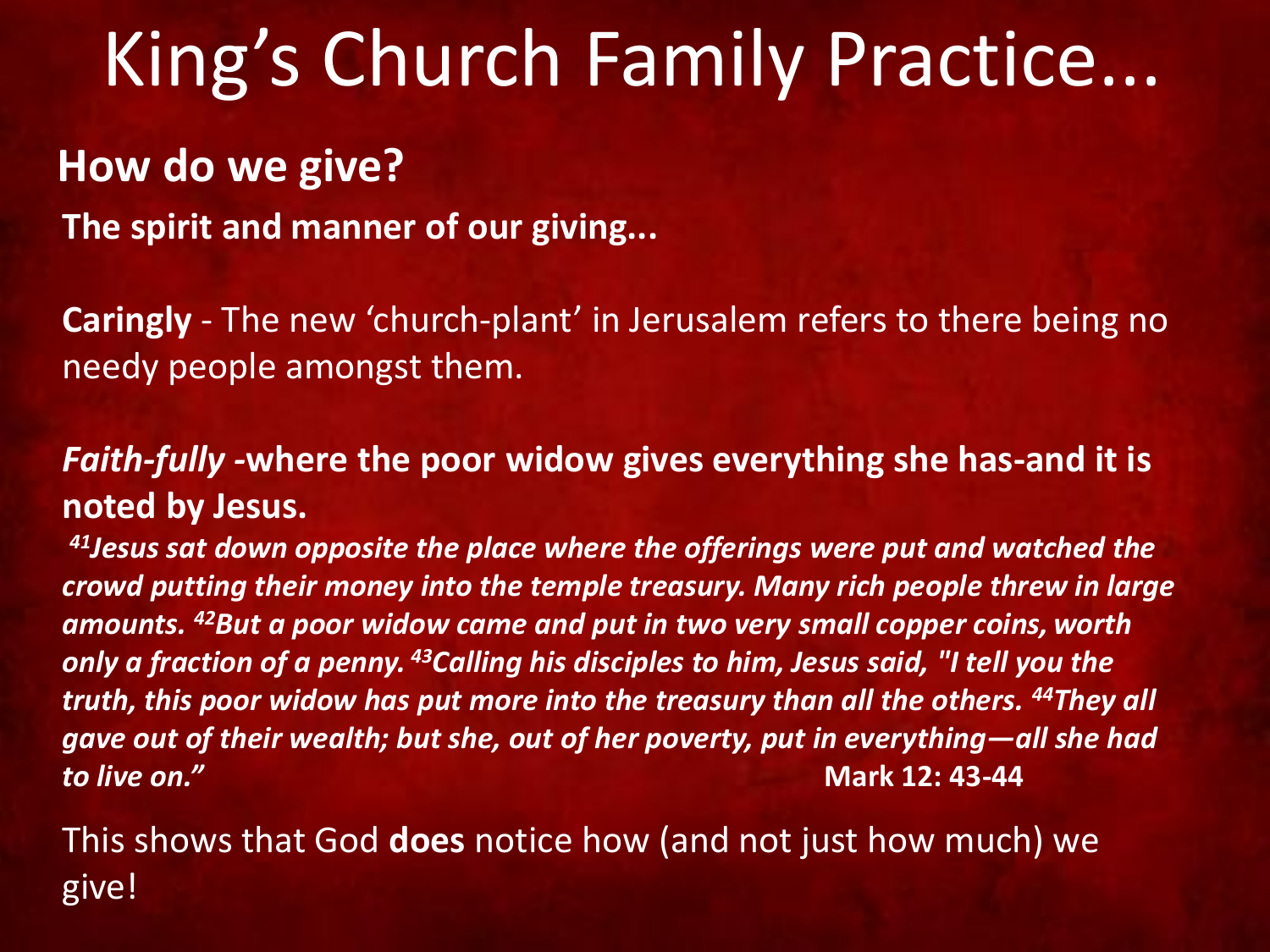**The spirit and manner of our giving...**

*Generously -* **the giving should be generous, noting that it is just not possible to 'out-give' God!**

**Romans 12:8, and Proverbs 11:25**

**Generosity is not primarily about the amount!** 

**It is primarily the attitude first... ... then the ability... ... then the amount.**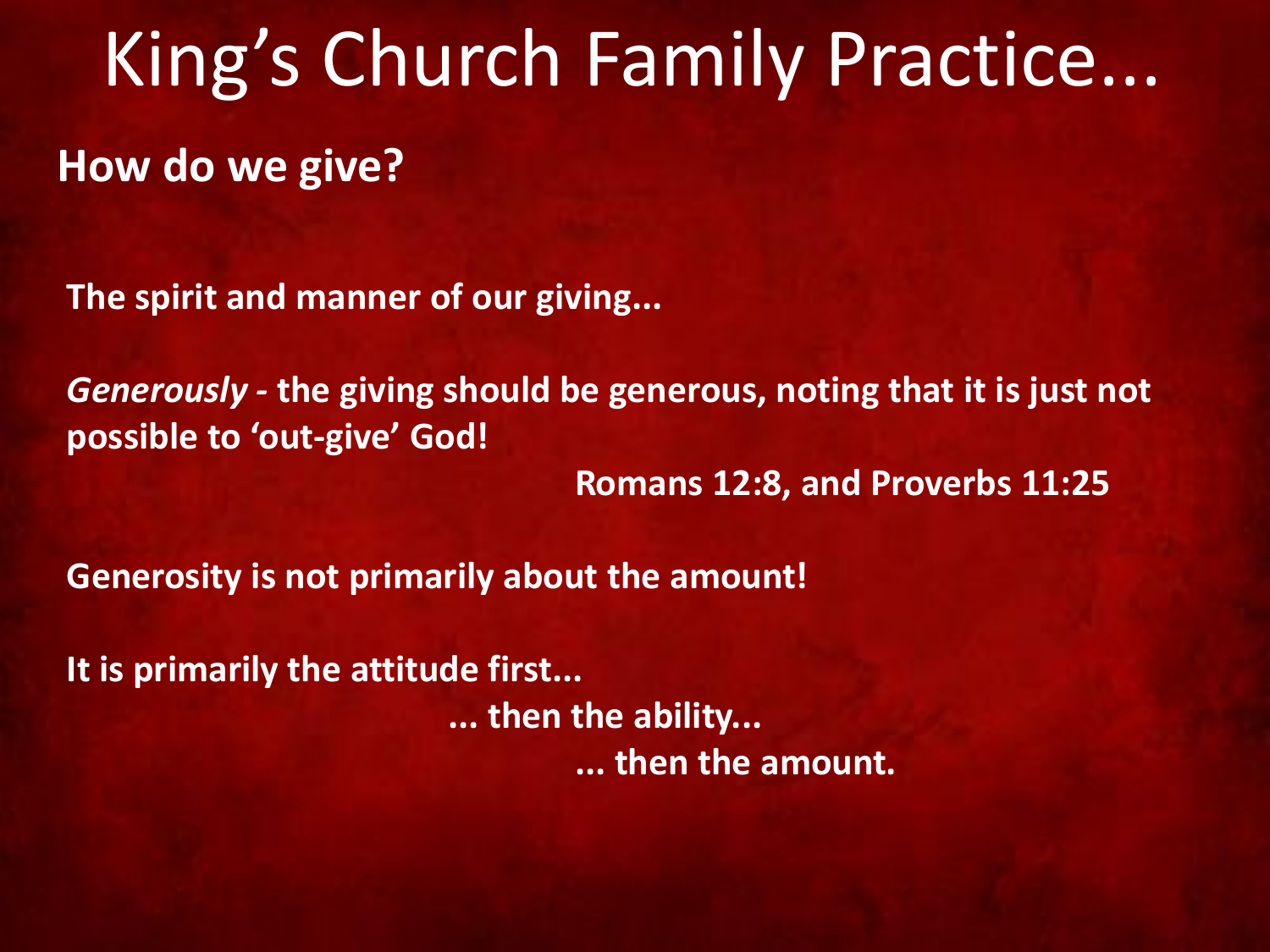**The spirit and manner of our giving...**

*Humbly -* **without drawing attention –don't make a big thing about it. We can learn the lessons from Jesus' teaching as to how God accepts humble giving.**

*Sacrificially -***The giving from the Macedonian Church (as mentioned in 2 Corinthians 8) demonstrates costly giving to support not only their own 'giving to the Lord', but also to support others -and they gave out of hardship!**

**Paul used the sacrificial giving of the poorer Macedonians to challenge the relatively poor giving of the richer Corinthians!**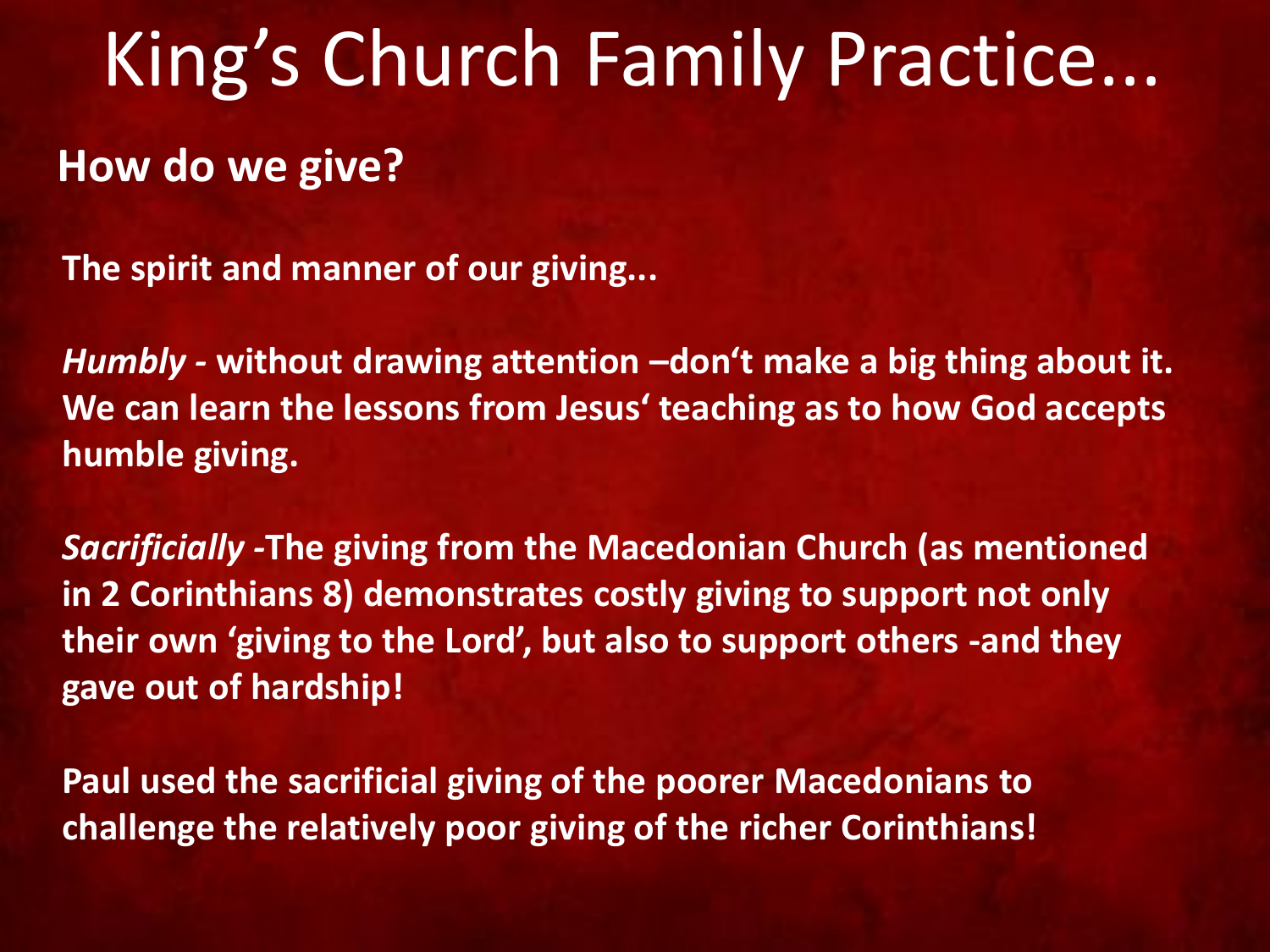#### **How do we give?**

**The spirit and manner of our giving.....**

*Proportionally –* **giving a proportion of income/wealth.** *Each of you must bring a gift in proportion to the way the LORD your God has blessed you.*

**Deuteronomy 16:17**

*As a ministry of the Spirit* **– a spiritual gift-Paul refers to ministry gifts of the Spirit and includes giving (mentioned with the more "usual" gifts).**

*We have different gifts, according to the grace given us. If a man's gift is prophesying, let him use it in proportion to his faith. If it is serving, let him serve; if it is teaching, let him teach; if it is encouraging, let him encourage; if it is contributing to the needs of others, let him give generously.*

**Romans 12: 6-8**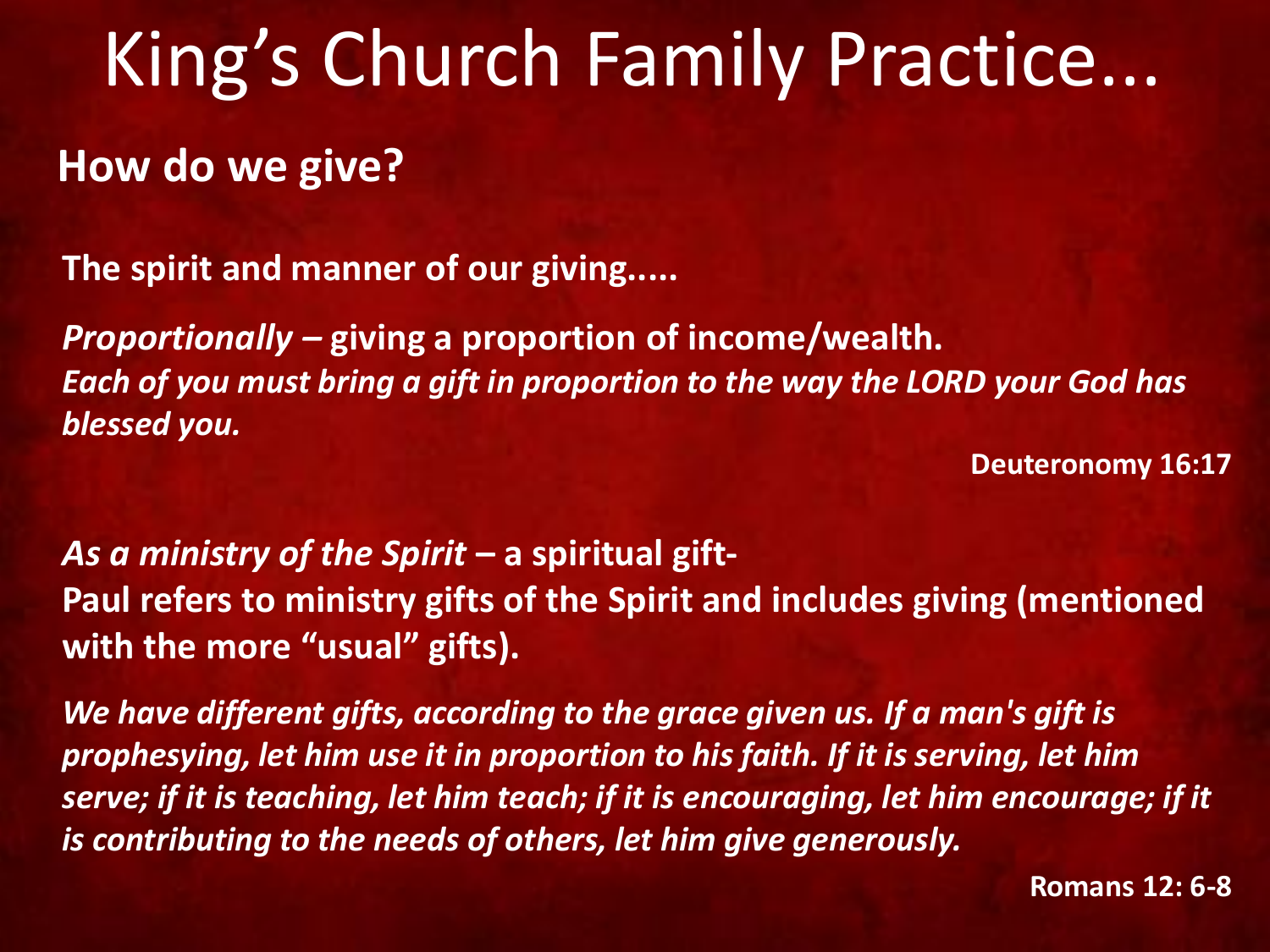**The spirit and manner of our giving.....**

*Considerately-***We are encouraged to** *'give what we have decided in our hearts to give'* **(2 Corinthians 9:7).**

**We are encouraged to prayerfully think about our giving.**

*Planned & Regularly-* **giving should be done in a managed way not just "as I am led by the Spirit" – an oft used modern euphemism to explain casual, and lacking discipline and commitment.**  *1 Corinthians 16:2*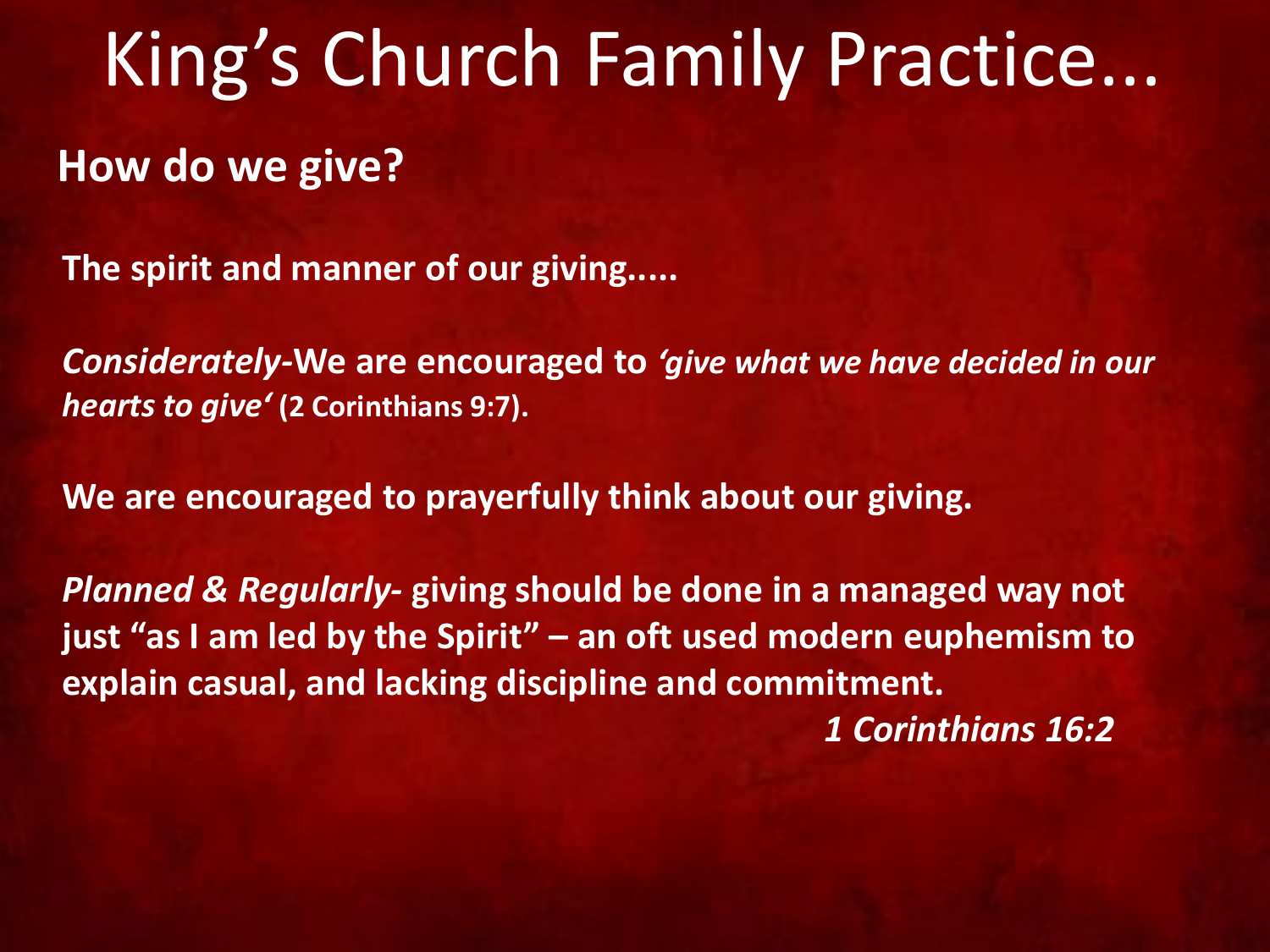**The spirit and manner of our giving.....**

*According to our ability to give* **– giving was not carried out rashly or irresponsibly.**

*The disciples, each according to his ability, decided to provide help for the brothers living in Judea.*

**Acts 11: 29**

*Cheerfully – from a glad heart*  **- NOT reluctantly, nor begrudgingly.**

**2 Corinthians 9:7**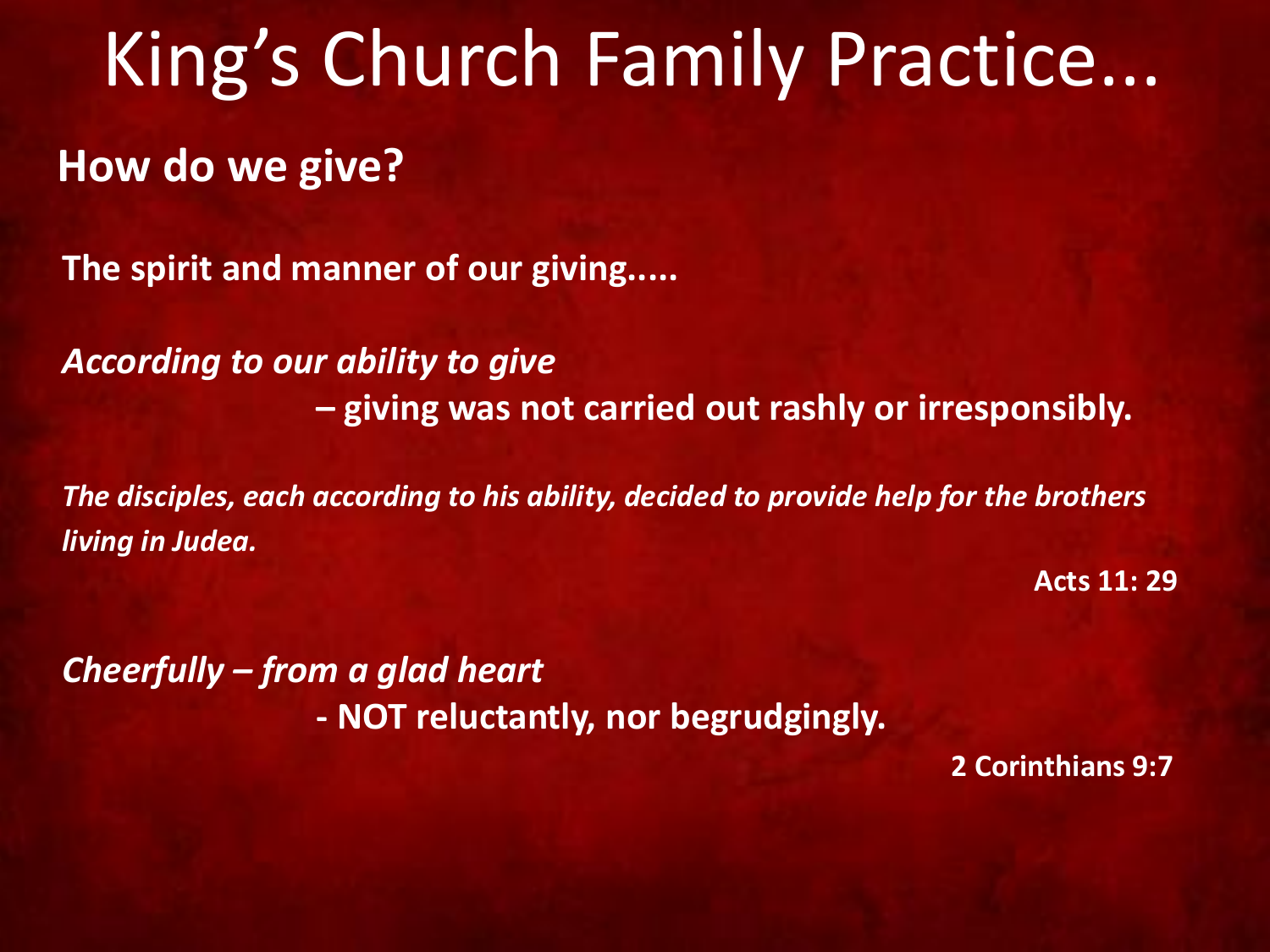### King's Church Family Practice... **...and finally...it's all His anyway.**

*Yours, O LORD, is the greatness and the power and the glory and the majesty and the splendour, for everything in heaven and earth is Yours.* 

*Yours, O LORD, is the kingdom; You are exalted as head over all. Wealth and honour come from You; You are the ruler of all things. In Your hands are strength and power to exalt and give strength to all. Now, our God, we give You thanks, and praise Your glorious name.*

*But who am I, and who are my people, that we should be able to give as generously as this? Everything comes from You, and we have given You only what comes from Your hand.*

**1 Chronicles 29:11 - 14**

Other useful reading: The Gift of Giving – RT Kendell The Grace of Giving – John Stott